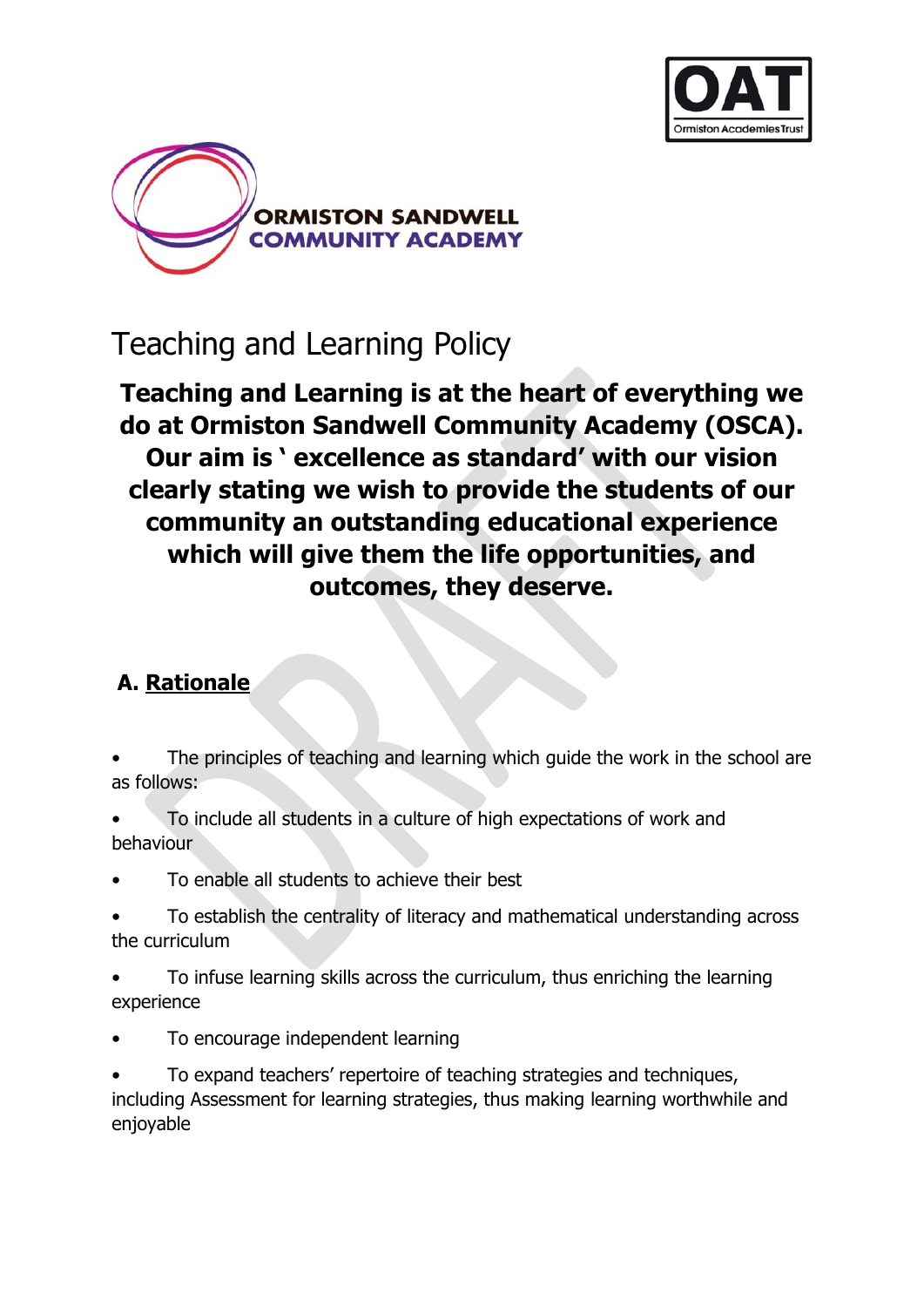

### **Strategies and guidance**

### **Schemes of work will:**

- Clarify objectives and progression
- Identify clearly the subject knowledge to be taught
- Include references to differentiated work to enable all students, whatever their ability, to learn effectively
- Provide opportunities for challenging tasks for all students
- Provide opportunities for developing independent learning
- Identify appropriate and planned use of Information and Communication Technology (ICT)
- Identify how the following are delivered within lessons:
	- **Literacy**
	- **Mathematical Understanding**
	- **Assessment for Learning**
	- **SMSC**
	- **-** Challenge

### **Teachers will:**

• Focus and structure their teaching so that students are clear about what is to be learned and how, and how it fits with what they know already at the beginning of lessons

- Actively engage students in their learning so that they can make their own meaning from it
- Make clear what the assessment criteria are
- Develop systematically students' learning skills so that their learning becomes increasingly independent
- Use Assessment for Learning to help students to reflect on what their next learning steps will be and how to achieve them
- Make use of baseline data and plan work accordingly

• Create an environment that promotes learning in a settled and purposeful atmosphere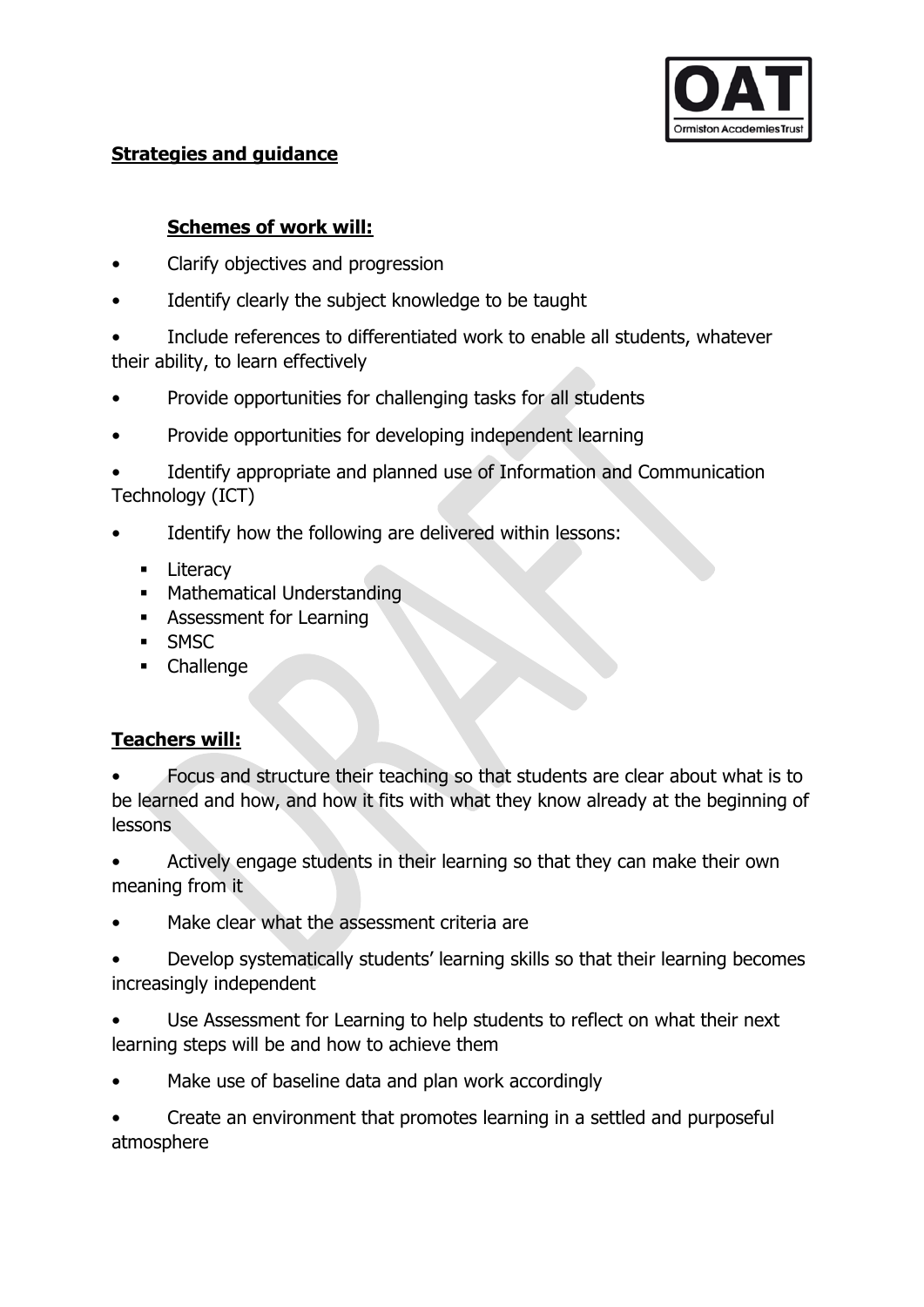

Use a variety of resources and varied activities, providing opportunities for different learning styles of students

- Ensure lessons have activities and challenge for all including those with SEN or G/T needs
- Use non-teaching staff effectively

• Ensure a sharp start and continued good pace to the lesson with a high percentage of time on task.

Use a variety of questioning methods to explore learning and encourage students to question.

• Give positive feedback to all children, using Directed Improvement Reflection Tasks/ detailed formative marking (to include displaying work and rewards in line with School policy)

• Set homework in line with the homework timetable and school policy document

- Follow Behaviour policy
- Welcome and dismiss classes in an orderly manner

### **Lessons will:**

- Have learning objectives which are communicated to the students
- Have clear learning outcomes

Will be structured to include independent work and review whenever appropriate.

• Have differentiated work available, with challenge tasks such as powerful questions/exploring concepts

#### **Students will:**

- Respond in line with the code of conduct
- Be encouraged to take pride in their work and the achievement of others
- Present work in books in line with the Assessment/Marking policy
- Be encouraged to respond with enthusiasm

• Evaluate their own effort and progress and set realistic and demanding targets.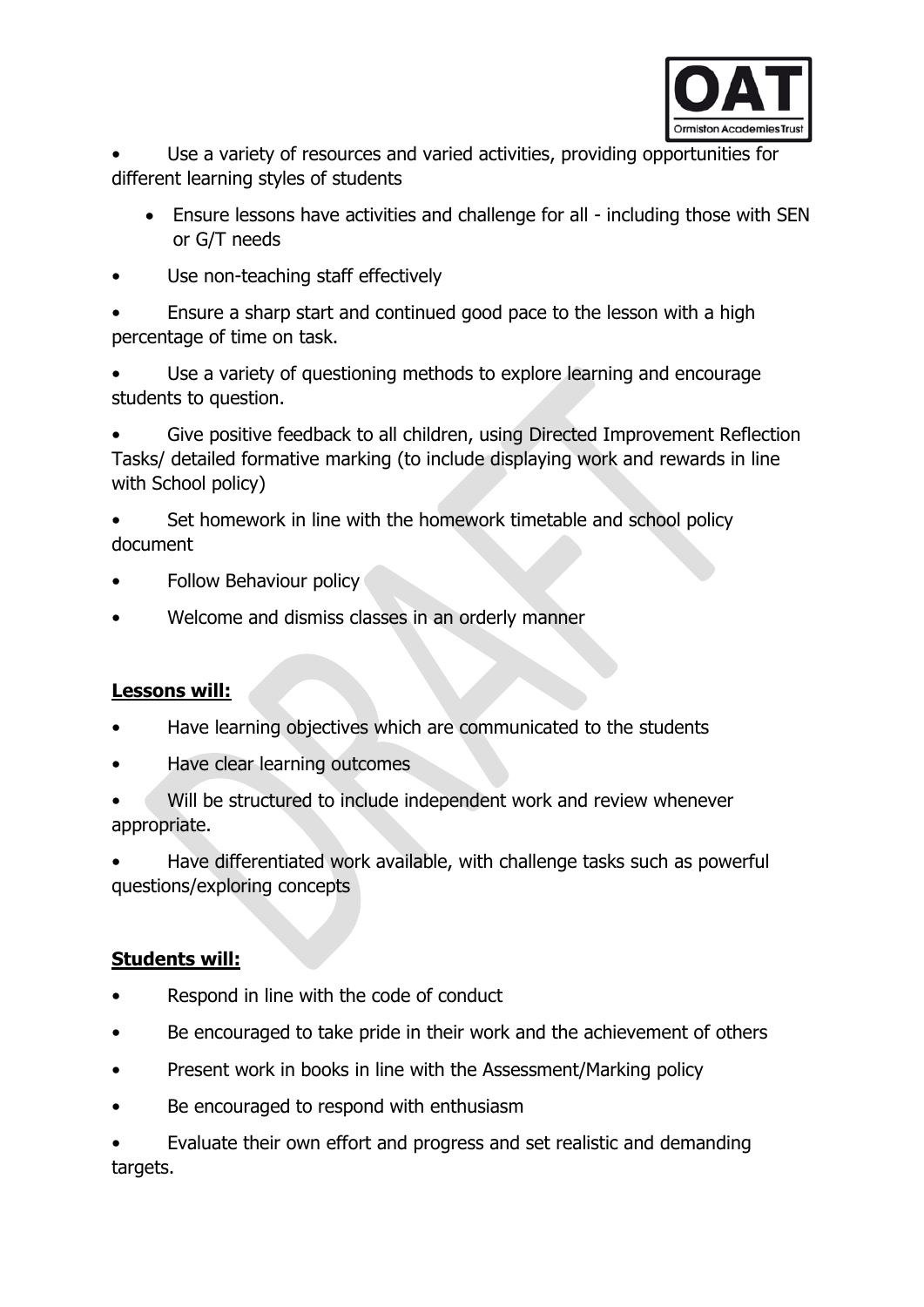

Not copy notes; they should be expected to produce their own version of concepts, etc.

• Manage their absence effectively so as to protect their learning

### **Teachers/Staff will:**

• Contribute to whole school planning, self-evaluation, Performance Management and QA processes

Take responsibility for their own CPD by making the most of the opportunities and information provided/available

Make themselves aware of school policy, action plans and procedure, so that expectations and strategies can be put in place in every classroom/part of the school

# **B. Continuing Professional Development**

We aim to support colleagues to achieve these aims by:

• Providing quality school-based training focusing on a specific aspects of teaching and learning but at the same time ensuring that personalised professional development pathways are also available in order to enable all staff to successfully complete their appraisal targets.

• Organising opportunities for colleagues to work collaboratively to share good practice, both within our own school and where appropriate with staff in other local schools.

• Allowing colleagues to attend external training which is specifically linked to their appraisal targets or Subject Improvement Priorities.

• Encouraging colleagues to utilise peer observation to evaluate the teaching and learning in their classroom.

• Providing coaching and mentoring where appropriate.

• Provide opportunities to learn from others within the academy and from staff working within other contexts, including taking advantage of accredited CPD courses such as NPQML/NPQSL and academy links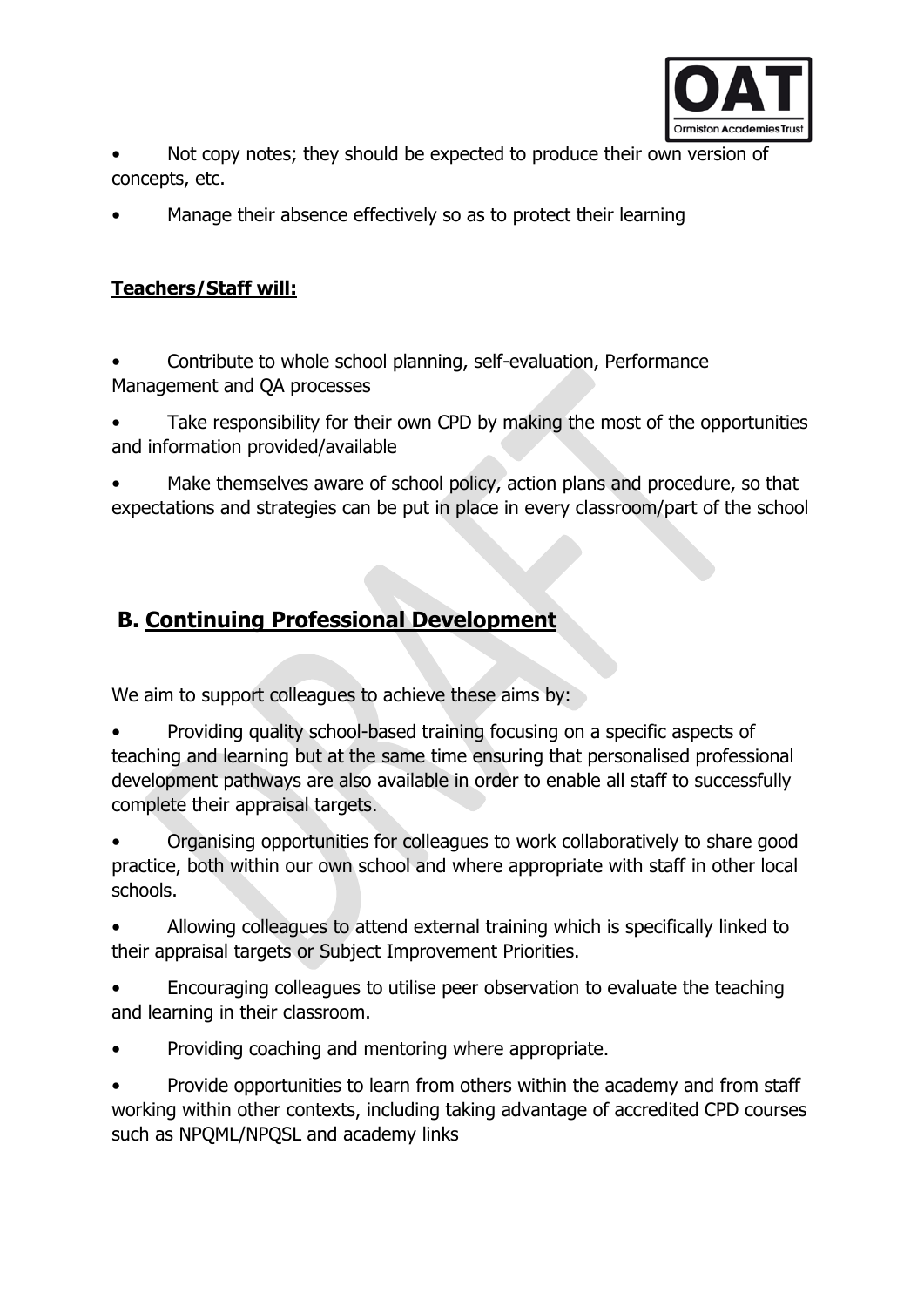

• Provide a detailed and robust induction system so that expectations, policies and practices are clear to all

# **C. Curriculum**

## **Years 7 and 8:**

- In years 7 and 8 we offer a curriculum in line with the National Curriculum.
- All students will study Maths, English, Science, Geography, History, French, RE, Design Technology, Computing, PE, Art, Music, Dance and Drama.
- PHSE and Citizenship are delivered through a variety of means including assemblies; our mixed aged L4S tutor led sessions and collapsed timetable days. In addition, many aspects of Citizenship will also be addressed throughout the curriculum.
- Our L4S programme also enables the needs of the students to be met in respect of 'sex and relationships' and Spiritual, Moral, Social and Cultural (SMSC) issues.

### **Years 9,10 and 11**

- At OSCA, we start our Key Stage 4 curriculum in year 9 to offer all students the maximum amount of time to achieve the full award in all courses studied.
- Year 9 is a foundation year where students will develop the skills needed to be successful in their KS4 qualifications.
- All students study Maths, English, Science, a performing or production arts qualification and PE as discrete Subjects
- We offer a very broad range of subjects including both GCSEs and vocational qualifications in our Options Pathways. Students will be guided through these pathways based on prior attainment and progress.
- RE in KS4 is delivered in a similar manner to Citizenship/PSHE in KS3, through a range of activities. The needs of the agreed local standards are met with this approach and again, those students wishing to work towards a qualification in RE have the opportunity to do so through our Options Programme.
- Our L4S programme, including the collapsed timetable days, also enables the delivery of sex and relationships education and other aspects of SMSC/IAG.
- All Students, will however continue to access elements of ICT throughout the curriculum.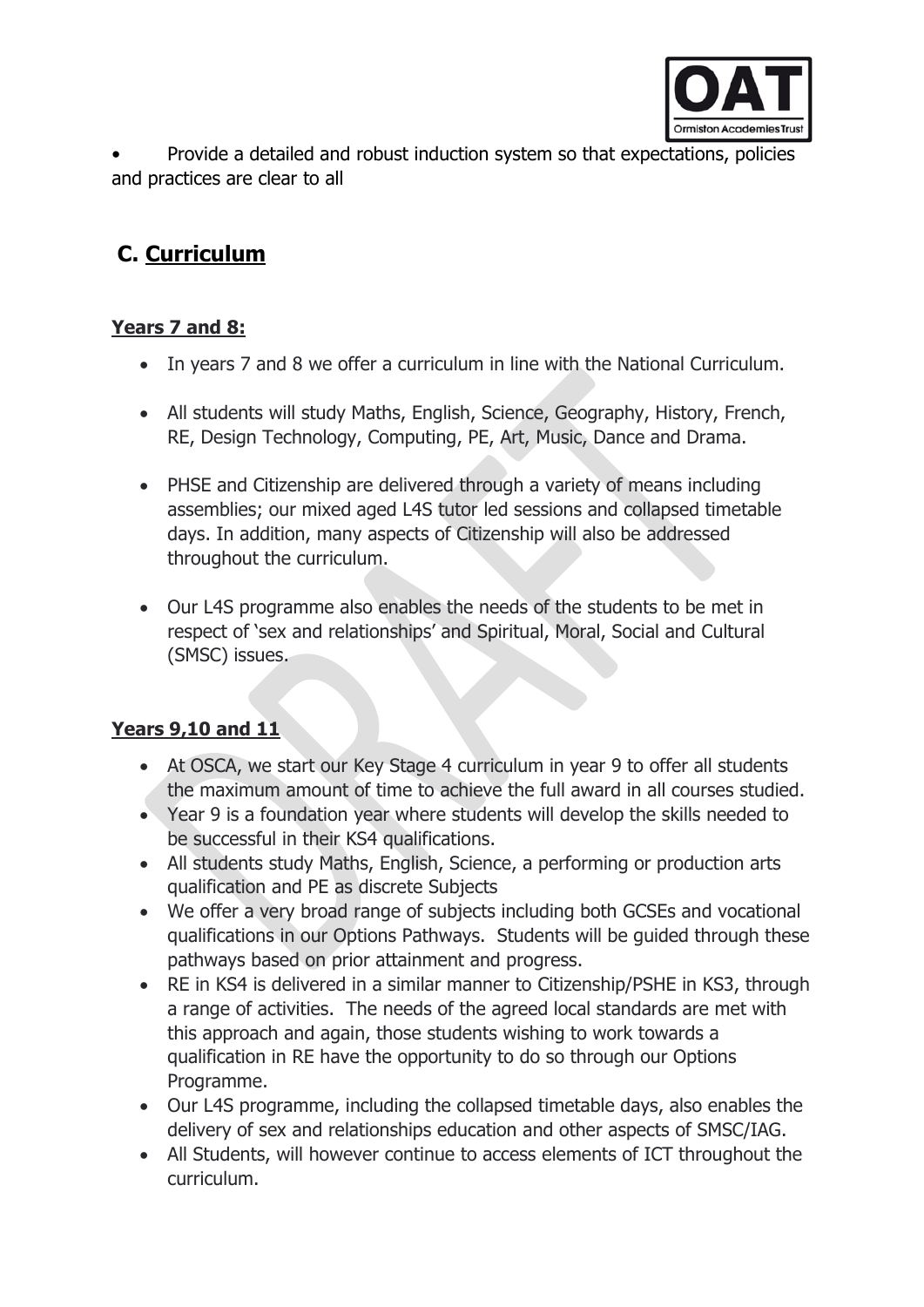

### **Collective Worship and Teaching of Social, Spiritual, Moral and Cultural ideas and perspectives**

• At OCSA we want our students to develop a 'social conscience and a commitment to make a positive contribution to society' as well as have the' capacity to build caring and effective relationships' with a range of people. In order to develop these qualities we use collective worship and the teaching of SMSC across the curriculum to explore different perspectives, social and cultural ideals and personal beliefs and values.

• All National Curriculum subjects provide opportunities to promote students' spiritual, moral, social and cultural development. Explicit opportunities to promote students' development in these areas are provided in religious education and the non-statutory framework for personal, social and health education (PSHE) and citizenship.

• Therefore, at OSCA we will develop the spiritual, moral, social and cultural development of our students through:

• Assemblies - which will discuss a diverse range of topics, themes and ideas. Be informative, engaging and thought provoking (once per week)

L4S sessions - which will develop an understanding of ourselves and others as well as the local, national and global communities. They will also give an opportunity for self-reflection

• In lessons - where applicable and relevant. Schemes of work will highlight opportunities for SMSC

- During L4S days
- Through the use of external speakers and agencies
- Through educational trips, visits and experiences

• Through reference to, and celebration of a number of religious and nonreligious festivals throughout the school year

• By encouraging reflection, self-evaluation, good conduct and an ethos of respect at all times

The SLT and Lead for SMSC will track the teaching of SMSC across the curriculum to ensure that a broad and balanced curriculum is being offered to students. The lead for SMSC will also support the L4S Curriculum Leader, and other Curriculum Leaders,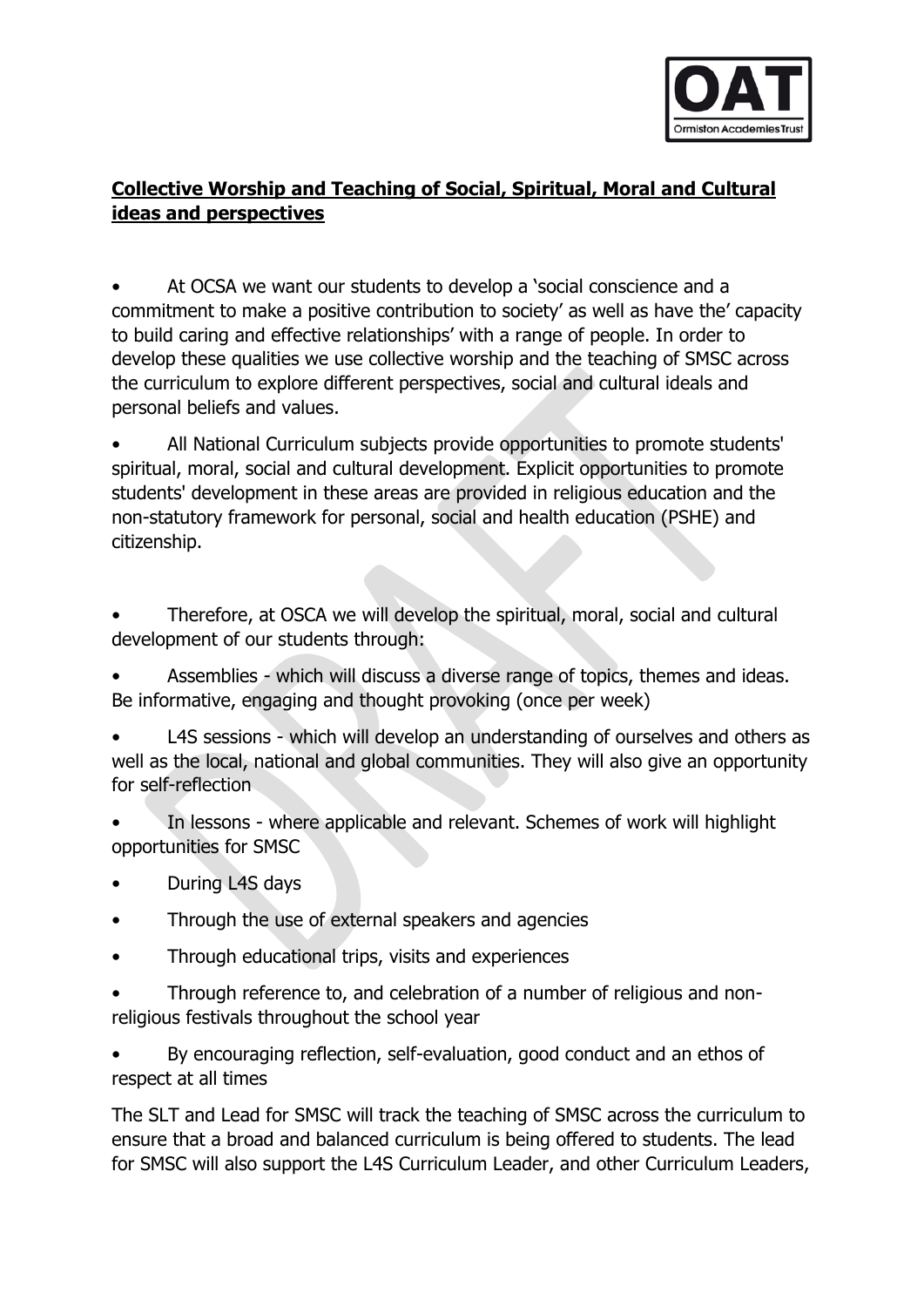

in obtaining appropriate strategies and resources for the teaching of a range of topics with an SMSC focus.

Parents have the statutory right to withdraw their children from RE lessons/Collective Worship and the school is able to make alternative arrangements to ensure that they are supervised. However, we are committed to having a broad and balanced curriculum, including RE, as a central aspect of each person's educational entitlement, and therefore strongly encourage children of all faith and belief backgrounds to participate. If parents wish to consider exercising the right to withdraw their child from RE/Collective Worship, we therefore ask them to write to the Principal and to discuss the matter before a decision is made.

#### **Information, Advice and Guidance Teaching**

• Providing clear and accessible careers guidance to students is vital if we want them to fulfil and develop their ambitions and aspirations for the future

• The careers education and work related curriculum will meet the Gatsby bench marks and strive to meet the following learning outcomes for years  $7 - 11$ :

- Developing themselves through career and work related learning education:
- Self-awareness
- Self determination
- Self-Improvement as a learner
- Making the most of careers and work related activities and experiences
- Showing initiative and enterprise
- Learning about careers and the world of work:
- Understanding careers and career growth
- Understanding work and working life
- Understanding business and industry
- Investigating career and labour market information
- Respecting equality of opportunity and diversity
- Maintaining health and safety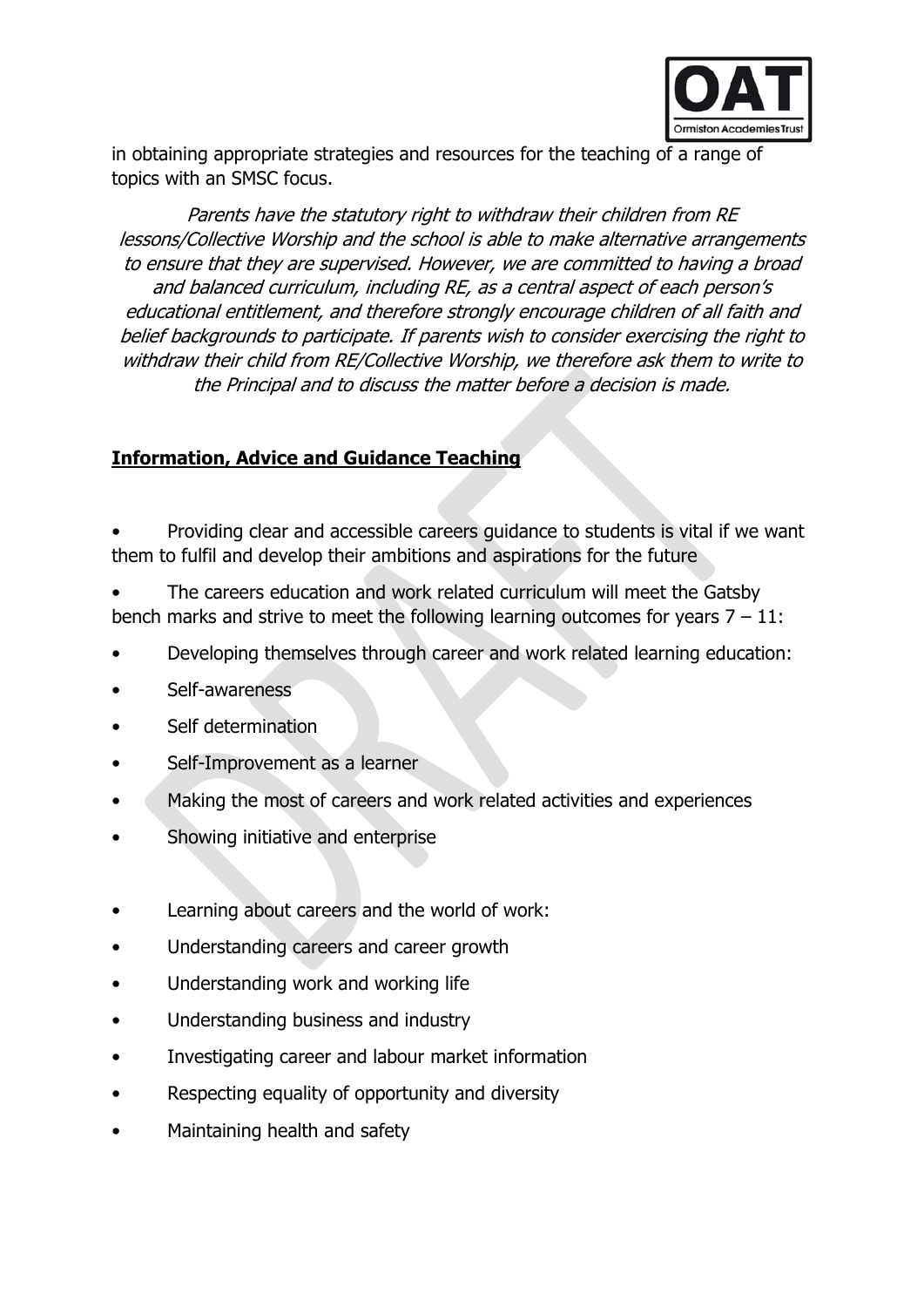

- Developing career management and employability skills:
- Making the most of guidance and support
- Preparing for the continuing learning and employability
- Developing personal financial capability
- Investigating choices and opportunities
- Planning and deciding
- Handling applications and selection
- •The Careers Education Programme will be delivered as follows:
- PSHE lessons during L4S tutor time and identified L4S days
- Through stand-alone careers sessions or planned careers weeks/events
- Through individual interviews with students
- Through off site trips and attendance at relevant careers fairs
- Through visitors and guest speakers

# **D. Monitoring and Evaluation – Quality Assurance**

In order to ensure high quality teaching and learning the Senior Leadership Team, Curriculum Leaders and other post holders aim to work in collaboration to constantly review our provision and practice so that we are able to assure the highest quality of standards, and to drive forward improvement.

We aim to use the Quality Assurance process as a means of supporting colleagues in their personal improvement so that they excel in their role within the school.

• To support this process of self-evaluation and self-challenge we use a robust monitoring schedule: